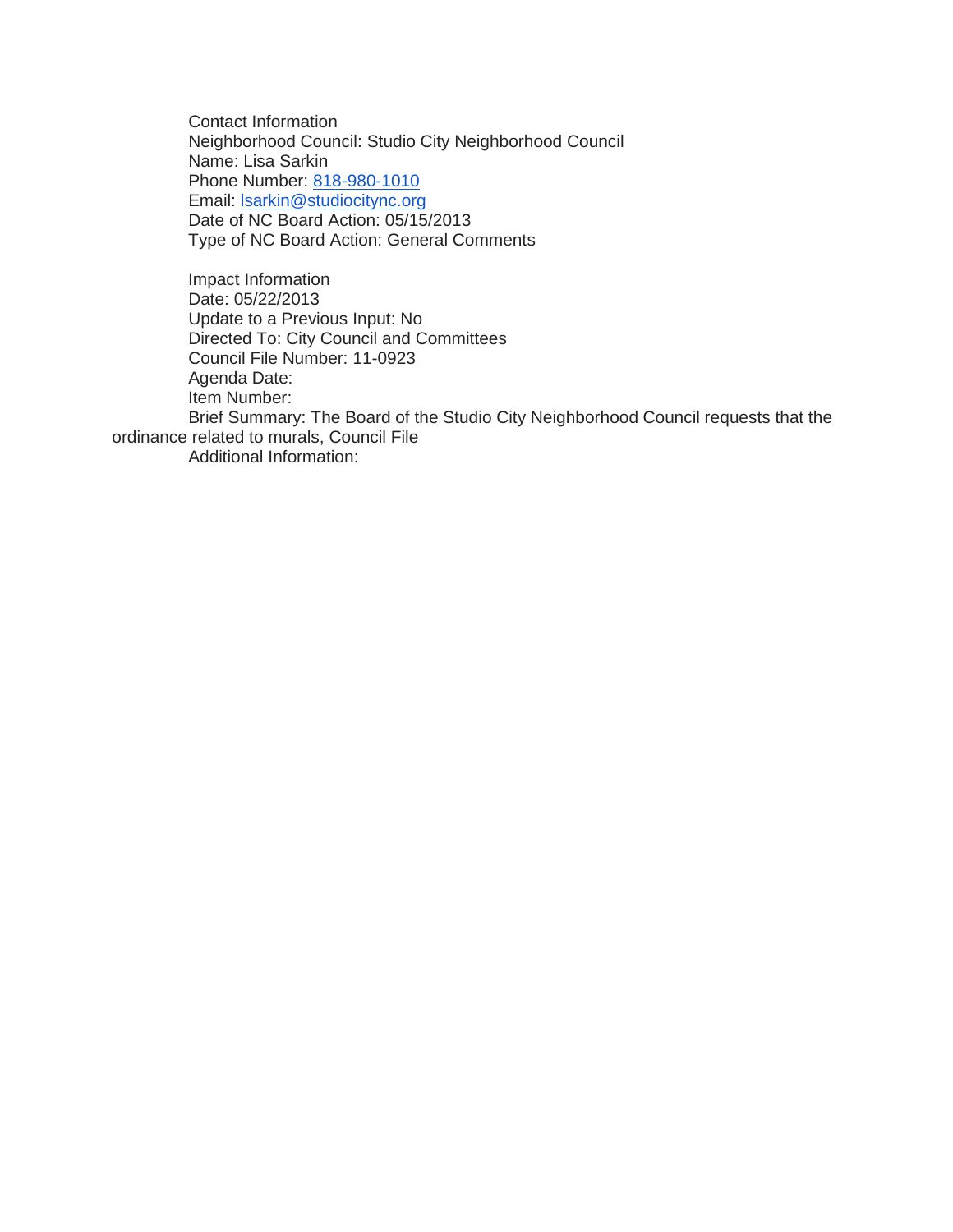

Lisa Cahan Davis Jane Drucker Remy Kessler John Lawler Richard Niederberg Scott Ouellette Shoshana Raphael Lisa Sarkin Lana Shackelford Gail Steinberg Ron Taylor Pasha Vafaee Rita C. Villa John T. Walker Denise Welvang



## **BOARD MEETING DRAFT MINUTES Wednesday, May 15, 2013 Light Buffet 6:30pm Meeting 7:00pm at**

**CBS Studio Center, Building 8, MPR-3, 4024 Radford, Studio City CA, 91604**

 **PRESIDENT** John T. Walker

 **VICE PRESIDENT** Lisa Sarkin

**TREASURER** Remy Kessler

**SECRETARY** Rita C. Villa

 **CORRESPONDING SECRETARY** Jane Drucker

 4024 Radford Ave. Edit. Bldg. 2, Suite 6 Studio City, CA 91604 (818) 655-5400

www.studiocitync.org

The public is requested to fill out a "**Comment Card**" to address the Board on any item of the agenda prior to the Board taking action on an item. Comments from the public on Agenda items will be heard only when the respective item is being considered. Comments from the public on other matters not appearing on the Agenda that is within the Board's subject matter jurisdiction will be heard during the Public Comment period. **Public comment is limited to two minutes per speaker, unless directed otherwise by the presiding officer of the Board.** The agenda is posted for public review at: Studio City Neighborhood Council website (www.studiocitync.org); as well as CBS Studio Center, Radford and Colfax gates; the Studio City Library, 12511 Moorpark St.; the Studio City Recreation Center, 12621 Rye Ave. and at Carpenter Community Charter School, 3909 Carpenter Avenue, Studio City, CA 91604 . As a covered entity under Title II of the Americans with Disabilities Act, the City of Los Angeles does not discriminate on the basis of disability and upon request, will provide reasonable accommodation to ensure equal access to its programs, services, and activities. Sign language interpreters, assistive listening devices, or other auxiliary aids and/or services may be provided upon request. To ensure availability of services, please make your request at least three (3) business days (72 hours) prior to the meeting you wish to attend by contacting the Neighborhood Council Project Coordinator (213) 473-5391 or by e-mail to Thomas. Soong@lacity.org. In compliance with Government Code section 54957.5, non-exempt writings that are distributed to a majority or all of the Board in advance of a meeting, may be viewed at our website by clicking on the following link: www.studiocitync.org or at the scheduled meeting.. In addition, if you would like a copy of any record related to an item on the agenda, please contact office@studiocitync.org.

- 1. Call to Order & Roll Call. Lisa Cahan Davis present, Jane Drucker present, Remy Kessler present, John Lawler - present; Richard Niederberg - present, Scott Ouellette - present; Shoshana Raphael – present, Lisa Sarkin -present, Lana Shackelford – excused, Gail Steinberg – excused,, Ron Taylor – present, Rita Villa – present, John Walker – present, Pasha Vafaee – absent, Denise Welvang – present. 12 voting members; 7 to pass a motion; 39 stakeholders present.
- 2. Approval of April 17, 2013 Board Minutes. **Approved** in the absence of objection.
- 3. Comments by the President. **John Walker** stated that he had met with the DOT regarding the parking on Ventura Blvd. and he was advised that new parking meters will be installed. He is having ongoing conversations with Paul Krekorian regarding bike lanes. No SCNC Board members are serving on the bike lane committee. However, Barry Johnson from the SCNC Transportation Committee has volunteered to serve on the bike lane committee. He will give a report at the next SCNC Board meeting because he is ill tonight. We have more events than ever planned for the rest of this year. June 8<sup>th</sup> and June 22<sup>nd</sup> we will have Movies in the Park at Beeman Park. A Special Agenda was sent out and we will adjourn to address that agenda in a few minutes. The sole action of that meeting will be the drawing of the grievance panel. May  $21<sup>st</sup>$  is the election and he encouraged everyone to vote. **Move** to adjourn to special agenda: Scott Ouellette. **Second** Jane Drucker. **Vote:** 12 **Yes**; 0 **No**; 0 **Abstain**. **Motion Carried.**
- 4. Public Comments on non-agenda items within the Board's jurisdiction. **Richard Adams** stated that elections are coming up. He encouraged everyone to vote and to support proposition E. He expressed his opposition to Wendy Greuel. **Alex Izbicki** thanked everyone for attending the land use meeting last week regarding the Harvard Westlake expansion. He noted that there was a committee position expressed about locating of the parking garage in that particular proposed location. He felt that it was premature for the committee to make such a comment. He felt the Committee should be listening presently to all voices. **Kiko Rubin** is a city employee who teaches tai chi at North Hollywood Park. There is a senior citizens center located there and a child care center. The available parking is very limited. Basketball players take all the senior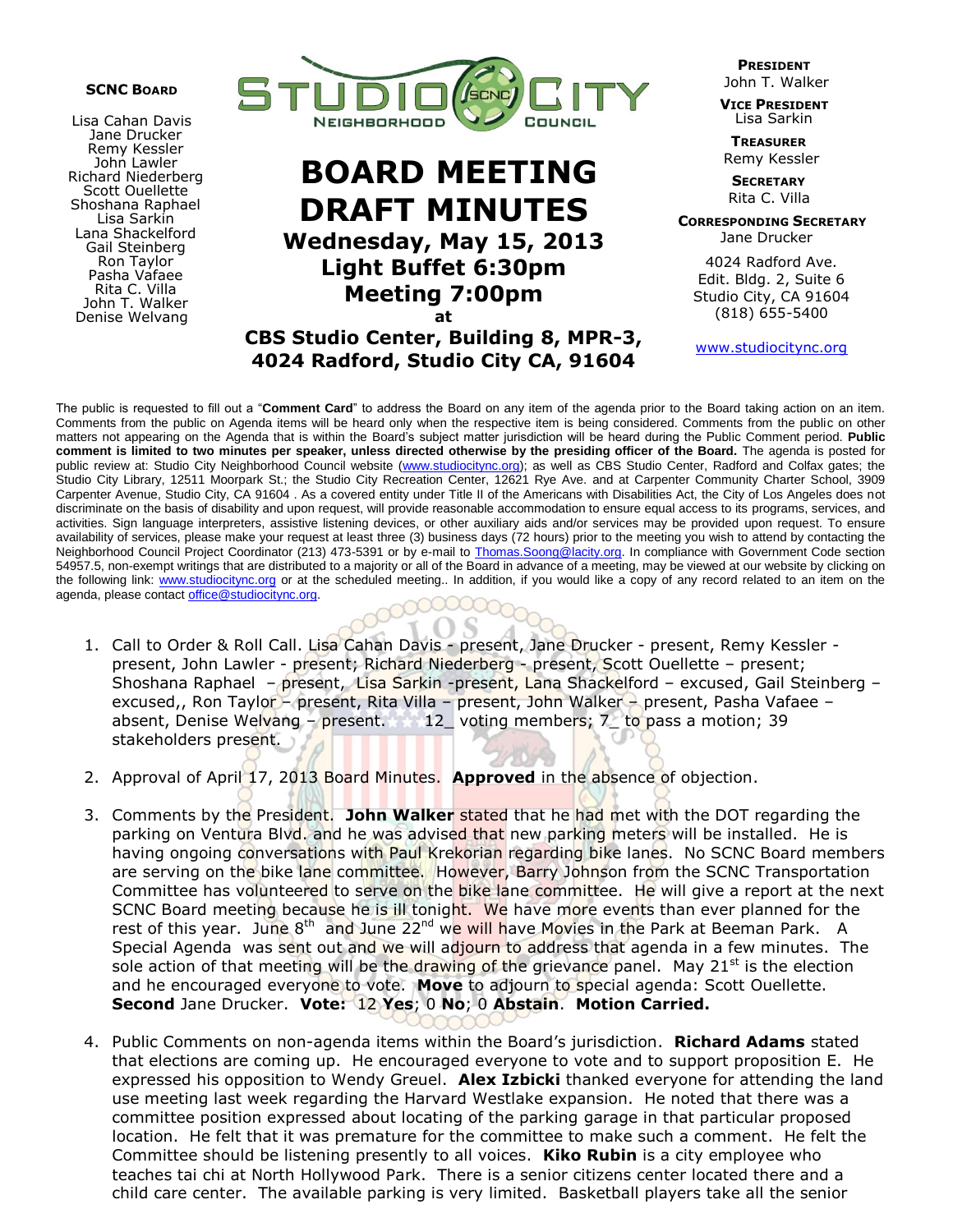parking. She has asked them to park elsewhere so there will be parking for the senior citizens and she said they just laughed at her. She asked if there can be reserved parking for the senior citizen center which would be posted with a new sign so senior parking will be reserved. **John Walker** suggested that Kiko Rubin speak to Scott Ouellette to get a motion passed regarding this matter.

- 5. Responses to comments from the Board. **John Lawler** said he thinks it is disrespectful for someone to laugh at Ms. Rubin. He expressed his regret that she had that experience and he will be happy to hear about this issue at a transportation committee meeting.
- 6. Updates from CD2 by **Geoffrey Yazetta**. **Geoffrey Yazetta** said that part of the trunk line was completed two days ahead of schedule and the restriping is to be done later this week. Coldwater Canyon from Bloomfield to Valley Heart will be restriped. On Coldwater Canyon (north of the LA River) the trunk line is to be completed in December. The project is 40% complete and it will be done by late 2015. The project replacing the trunk line beneath Ventura Blvd will be done in 2014 by using tunnels under the street. **Geoffrey Yazetta** also indicated that at the budget proceedings \$42 million was found. Our councilman is committed to being sure this money gets to the general fund and/or that it be used appropriately. The Councilman allocated \$250,000 for special street services. Tree trunks are being removed. There are still plenty of funds. **Richard Niederberg** asked how much time will be involved in getting pipe under the river? He also said the Ventura to Avenida del Sol is done. **Jane Drucker** asked how the city decides which street gets repaired and when. **Geoffrey Yazetta** said small projects will come from the \$250k. Richard Niederberg noted that on Donna Maria Drive from Oakdale to Duke Drive was posted for slutty seal but nothing has happened yet. **Geoffrey Yazetta** said he will call the supervisor to see what is happening. **Lisa Davis** asked where will the \$42 million go? **Geoffrey Yazetta** said the money will go back to the general fund. **Jane Drucker** noted that Carpenter was noticed that a slurry would happen but it did not happen after all. **Geoffrey Yazetta** will follow up. **Richard Adams** said the trunk line is going under the river and the tunnel will be done by an outside contractor rather than DWP employees as the DWP does not have the expertise for that type of construction. He stated that the \$42 million should not go back to the general fund.
- 7. Update from the General Manager of DONE **Gracye Liu**. **John Walker** introduced Gracye Liu, general manager of DONE. **Gracye Liu** said she lives in North Hollywood and she thanked the board for its work and thanked the stakeholders for coming and supporting the board. She said they have a new checking account system starting July 1<sup>st</sup>. In the last 8 months they have tried to return to their basic mission - weighing in on city issues. The foundation for that exchange is being reestablished. She said every neighborhood council should ask itself "Are you weighing in on council files?" She noted that the SCNC weighs in on many council files. DONE is trying to remind NC's to tie their spending to the council file actions. Her department is trying to reach out to departments and council members to get them to involve NC's. DONE, the mayor's office and councilmembers absorbed some of the funding cuts for neighborhood council elections and other matters so the NC's would be able to retain their \$37,500 of funding. DONE has gotten the staff they requested to administer the new funding program. She is excited about the positive feedback on the NC's from the departments and the council persons. **John Walker** said candidates come out to the NC's because we have a coalition that votes. Our goal is to triple the general interest in the Neighborhood Council meetings. He asked if there is a directive from DONE to help with outreach. **Gracye Liu** responded that the next election cycle is 2014 and they want to tap into the voter data base to increase voter awareness. They want to build a comprehensive outreach system for the entire city. Steven Box is the outreach person. DONE is using social media. \$100,000 has been allocated for outreach. **John Walker** asked if outreach help is being offered between now and July 1<sup>st</sup>. Lisa Cahan Davis said there are some tactics she would like to implement. If they can't be done by the NC's, then could these tactics be utilized by DONE. For example, she would like to see an Opinion Editorial on the successes of the NC's. There should be press releases. How can we utilize that tool to promote the neighborhood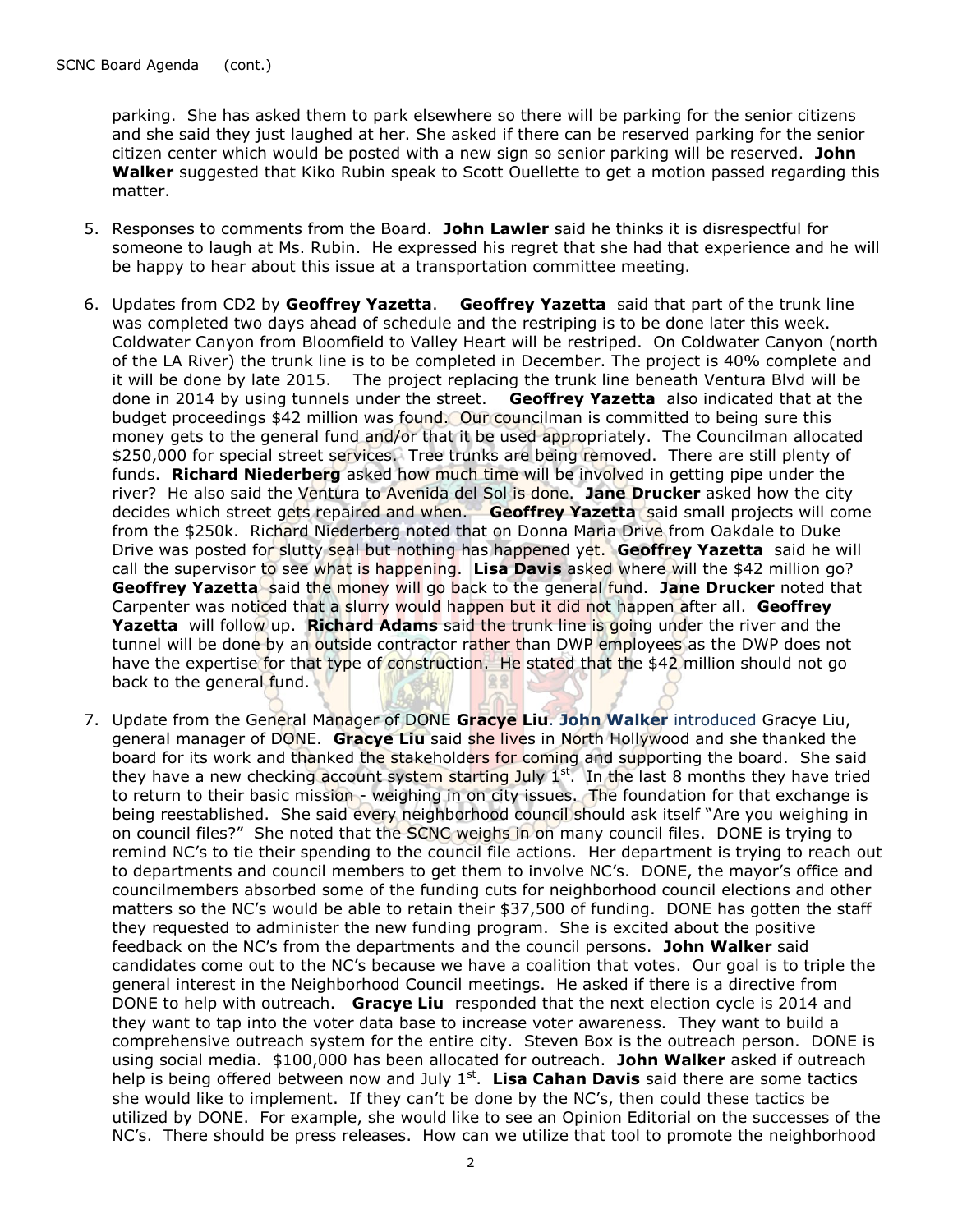council meetings. **Gracye Liu** stated that each councilman should have a link to their NC's on their website. **Lisa Cahan Davis** said with respect to advertising dollars – is it possible for NC's to use the on line tools for outreach. **Gracye Liu** asked for Lisa Cahan Davis to send her an email with her list of questions. She also suggested working with the PATCH. Also DONE has a list of places to send press releases. They are trying to get better contact with the LA Times. **John Lawler** said he went to the advocacy class and said he had met **Gracye Liu** there and that she was learning to play the banjo. He asked her if she is now able to play the banjo. **John Walker** said he does not like the DONE newsletter as it is not user friendly and it is hard to find important updates like those related to funding. **Gracye Liu** said there is a funding section on the website. On the right side there is a funding update towards the bottom of the newsletter. **Gracye Liu** explained the spend down of funds. Mildred Higgins asked if they are doing anything to get qualified people on the NC's. **Gracye Liu** said they are trying to get NC's to be taken seriously and she tries to eradicate weaknesses so the NC's can't be criticized. They need more staff to be sure system works properly. **John Walker** said the issue with regard to expenditures is that many vendors will not take the city's demand warrants and our credit card has a limit which he believes should be increased. **Gracye Liu** said she got John's email on that topic. With the new system you will be able to issue a check within a couple of days and there will be a debit card. Presently they are evaluating the daily credit card limit. They want to be sure protections L. are in place.  $\triangle$  /

8. Treasurer's report by **Remy Kessler**. **Remy Kessler** gave background on the motion below. The motion was **Approved in the absence of objection.**

**Motion: The Board of the Studio City Neighborhood Council has reviewed the May, 2013 financial statements and the April, 2013 bank statements and hereby accepts and approves them.**

9. Budget Committee Report by **Remy Kessler** for **Mark Batterman**. **Remy Kessler** gave background on the motions below which did not come from committee. **John Walker** read Motion A.

**Motion A: The Board of the Studio City Neighborhood Council hereby allocates \$6,585 from the Neighborhood Improvement budget and \$2,700 from the Operational Expenses budget to the Outreach Committee budget for the current fiscal year. Moved:** Remy Kessler; **Seconded** Denise Welvang**.** 

**Remy Kessler** then requested that that motion be revised to change \$2,700 to \$3,000. **Moved:** Remy Kessler; **Seconded** Denise Welvang**. Vote to revise motion:** 12 **Yes**; 0 **No**; 0 **Abstain**. **Motion Carried.** VDEV

**Richard Adams** stated that he supports the budget motions. **John Walker** read revised Motion A.

**Motion A: The Board of the Studio City Neighborhood Council hereby allocates \$6,585 from the Neighborhood Improvement budget and \$3,000 from the Operational Expenses budget to the Outreach Committee budget for the current fiscal year. Vote:** 12 **Yes**; 0 **No**; 0 **Abstain**. **Motion Carried.**

**John Walker** read Motion B. **Moved:** Remy Kessler; **Seconded:** Denise Welvang**. Brandon Pender**, as chair of public safety asked how his committee can help support this motion and this event. **John Walker** suggested that the members of his committee have a visible presence at the event.

**Motion B: The Board of the Studio City Neighborhood Council approves an additional funding request from the Studio City Chamber of Commerce of \$1,500 for a total sponsorship of \$4,000 for the Studio City 4th of July Celebration on the CBS/Radford lot**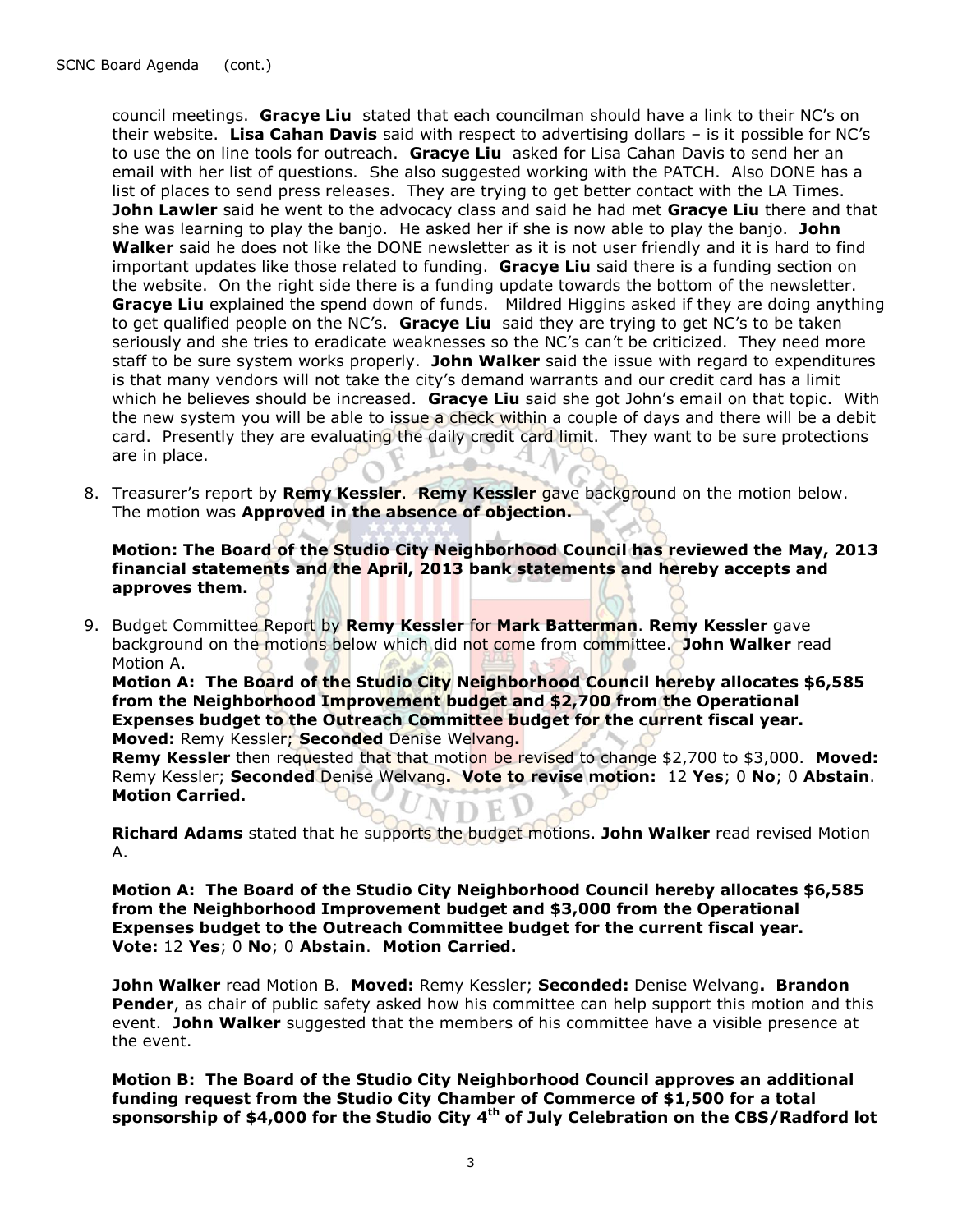**with the funds to be applied for the purpose of public health and safety. Funding is conditioned on the SCNC receiving appropriate credit consistent with previous support. Ron Taylor stepped out of the room. Vote:** 11 **Yes**; 0 **No**; 0 **Abstain**. **Motion Carried.**

**John Walker** read Motion C. **Moved:** Remy Kessler; **Seconded:** Denise Welvang**. Motion C: The Board of the Studio City Neighborhood Council hereby allocates all remaining funds from its current fiscal year budget, less necessary operational expenses, to the Outreach Committee for the marketing and promotion of the SCNC. Vote:** 12 **Yes**; 0 **No**; 0 **Abstain**. **Motion Carried.**

- 10.VANC Report by **Denise Welvang**. **John Walker** said we are considered an effective Neighborhood Council. Our committees are effective and we do things. Denise goes to VANC meetings and participates and brings back that information to our NC. He thanked Denise for her work. **Denise Welvang** reported that Bill VonWagner discussed the Owens Lake mitigation problem. We have done all required mitigation. We spent \$1.2 million on mitigation efforts. The LA Water and Power Associates has filed suit to stop the addition of more area to area which the LA DWP is responsible for mitigating. VANC submitted a report in support of the LA Water and Power Associate position. **Denise Welvang** also reported that VANC voted to keep single family houses out of the Mural Ordinance. She also reported that Mitch Englander attended the meeting and pitched his street repair measure.
- 11.Bike Lane update from **Barry Johnson**. Update will be given at the next meeting.
- 12. Government Affairs Committee Report by **Rita Villa**. **Richard Adams** gave background on homeless aggression he and Denise Welvang have experienced. **John Walker** read Motion A. **Rita Villa** gave background on the motion.

**Motion A: The Board of the Studio City Neighborhood Council is opposed to AB-5 (The Homeless Person's Bill of Rights and Fairness Act) because of the number of unfunded mandates included in the bill, and because it encourages behavior that is unhealthy and undesirable. We request that the City Council pass a motion indicating its opposition to AB-5.**

**Peter Johnson** stated that he lives adjacent to the Oasis Park. It is a homeless campsite and he gets litter on his property from the homeless at this location. **Lisa Sarkin** said she had a homeless person living in the home next to her when it was vacant waiting for remodeling to begin. **Ron Taylor** said it was providing rights for homeless people to do things that would be against the law for anyone else. **Scott Ouellette** said it was appropriate for us to take the action in the proposed motion. This would disrupt public order. **Richard Niederberg** said he is opposed to AB 5 due to its unfunded mandates. **Denise Welvang** said that she fears this bill will cost a lot of money. That money should be spent on addressing mental health issues. **Vote:**  12 **Yes**; 0 **No**; 0 **Abstain**. **Motion Carried.**

**John Walker** read Motion B. **Rita Villa** gave background on Motion B.

**Motion B: The Board of the Studio City Neighborhood Council supports SB 617 and SB 754 introduced by State Senator Noreen Evans and SB 436 introduced by State Senator Hannah-Beth Jackson. These bills are designed to improve the CEQA notification processes, provide an enforcement mechanism for the implementation of mitigation measures specified in a reporting and monitoring program adopted pursuant to CEQA, and require that any DEIR, EIR, negative declaration and mitigated negative declaration be prepared directly by a public agency or by an environmental consultant under direct contract with and supervision of the lead agency. It would also require the lead agency to conduct at least one public scoping meeting for the specified projects and to provide notice to the specified entities of at least one public scoping meeting. Such notice requirements must be provided pursuant to a series of procedures listed within the bill.**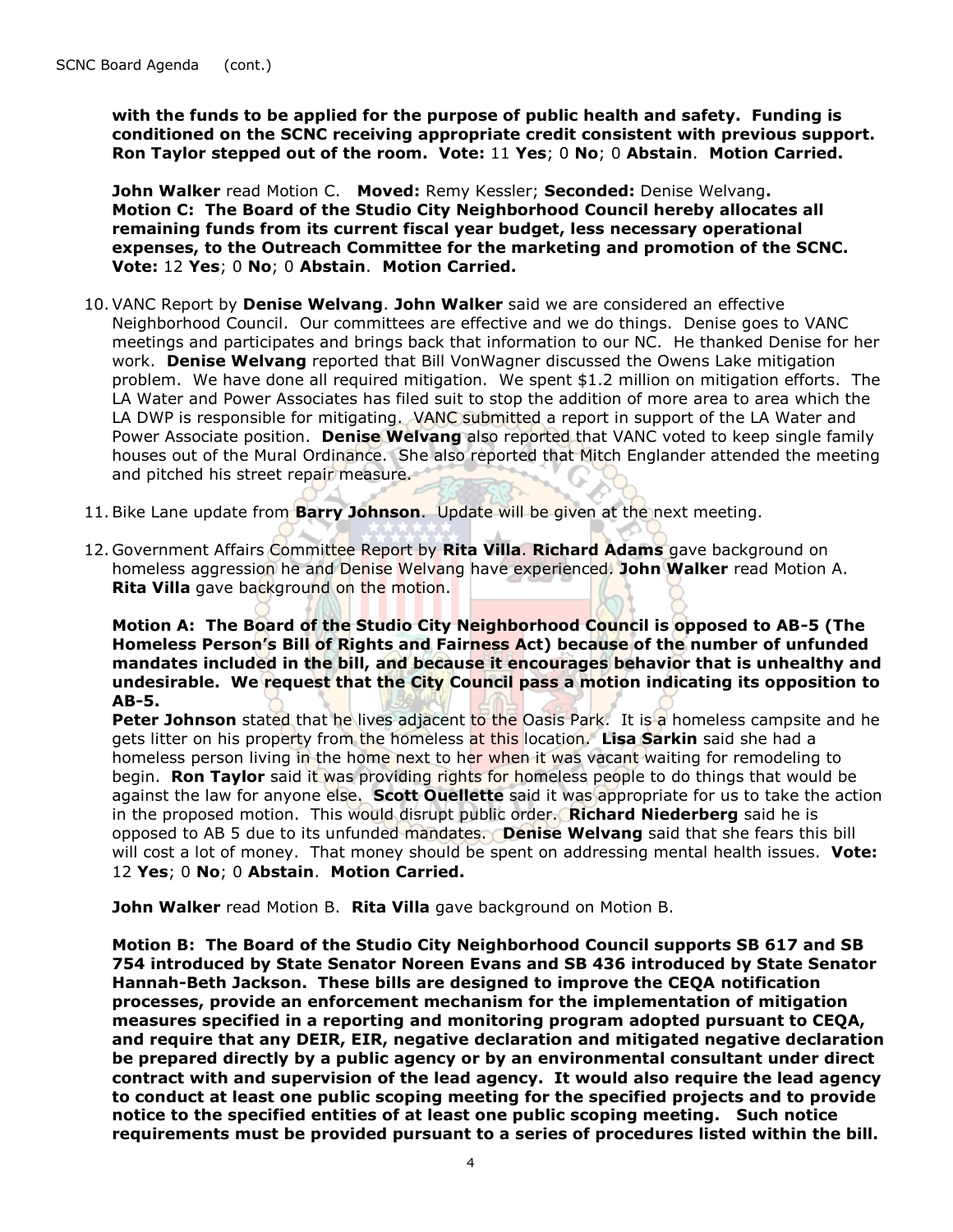**Motion** to amend Motion B to read as stated below. **Moved: Remy Kessler; Second: Rita Villa. Vote:** 12 **Yes**; 0 **No**; 0 **Abstain**. **Motion Carried.** 

**Scott Ouellette** indicated his opposition to the motion. **Richard Niederberg** said he wants the developer to pay for the DEIR and be responsible for defending it. **Lisa Sarkin** indicated that that we have been involved in responding to three very significant DEIR's and that she believes we should support this motion. **Richard Adams** indicated that he supports the motion. **John Lawler** asked if these bills had been in place would it have let us stop the bridge. **Rita Villa** read Amended Motion B.

**Amended Motion B: The Board of the Studio City Neighborhood Council supports SB 617 and SB 754 introduced by State Senator Noreen Evans and SB 436 introduced by State Senator Hannah-Beth Jackson. These bills are designed to improve the CEQA notification processes, provide an enforcement mechanism for the implementation of mitigation measures specified in a reporting and monitoring program adopted pursuant to CEQA, and require that any DEIR, EIR, negative declaration and mitigated negative declaration be prepared directly by a public agency or by an environmental consultant under direct contract with and supervision of the lead agency. It would also require the lead agency to conduct at least one public scoping meeting for the specified projects and to provide notice to the specified entities of at least one public scoping meeting. Such notice requirements must be provided pursuant to a series of procedures listed within the bill. We request that the City Council pass a motion indicating its support SB 617 and SB 754 and SB 436. Vote on amended Motion B.** 6 **Yes;** 3 **No;** 3 **Abstain. Motion Failed.**

## **John Walker** read Motion C.

**Motion C: The Board of the Studio City Neighborhood Council requests that the ordinance related to murals, Council File # 11-0923, contain a provision, which would enable individual Neighborhood Councils to opt out of allowing murals on single-family properties through the use of an overlay. This motion should be submitted as a CIS. Richard Niederberg** stated he is opposed to the motion. He feels it is wrong to tell people how to paint their property. **Scott Ouellette** indicated that he supports the motion. He stated that just because our neighborhoods were built before the use of CC&R's, we should not be penalized. The quiet enjoyment of someone's home should not be overridden by what someone else does on their property. **Ron Taylor** stated that he is opposed to the motion. **Remy Kessler** stated that he is opposed to the motion. **Shoshana Rafael** stated that she is opposed because she likes individuality. **Denise Welvang** said there were 23 neighborhood councils represented at VANC and they support the position expressed in this motion. They felt each area in the city should have a choice as there is no way we will get a ban across the city. **Lisa Sarkin** stated that the reason the mural ordinance is being pushed through sho quickly is because Councilman Reyes will be termed out. **John Lawler said murals can be racist and sexual. He is in favor of the motion as each neighborhood should have a way to opt out. Jane Drucker does think peoples' behavior will change because the law changed. Lisa Sarkin said that an overlay allows each area to determine what is allowed. Remy Kessler said a city wide ban is better. Lisa Cahan Davis said we may want something grander but this is probably the most we can get. Having the ability to opt out may keep people moving here. She supports the motion. Vote:** 7 **Yes;** 4 **No;** 1 **Abstain. Motion Carries.**

**Rita Villa** indicated that Motion D will be carried over to the next meeting.

**Motion D: The Board of the Studio City Neighborhood Council supports Council File # [12-0662](http://cityclerk.lacity.org/lacityclerkconnect/index.cfm?fa=ccfi.viewrecord&cfnumber=12-0662) Solicitation/Unwanted Advertisement/Public Nuisance/Enforcement. The motion should be submitted as a CIS. Brandon Pender**

**John Walker read Motion E. Rita Villa** gave background on Motion E.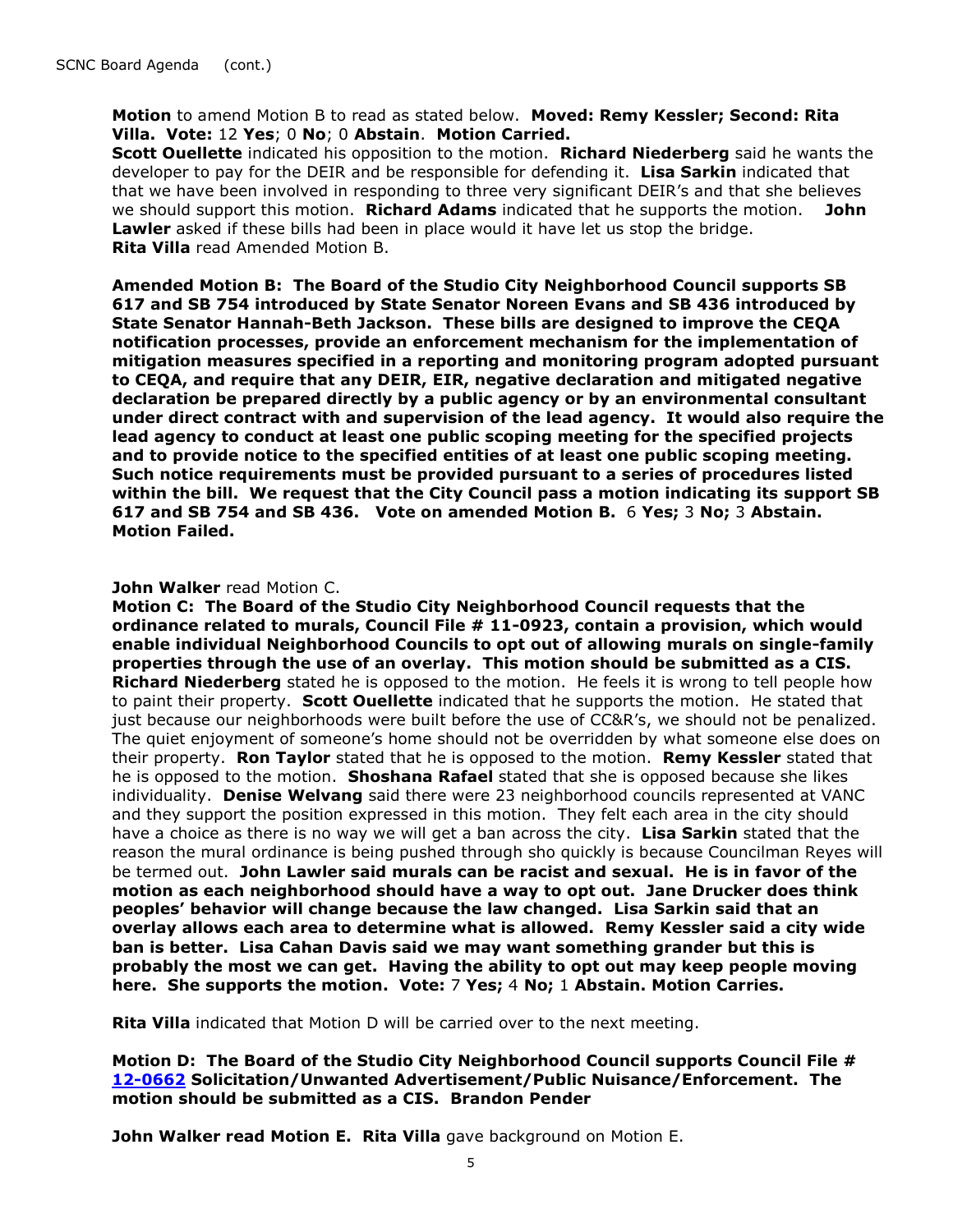**Motion E: The Board of the Studio City Neighborhood Council supports the motion directing the City Attorney to prepare an ordinance prohibiting alcohol advertising on city-owned and controlled property. Exposure to alcohol advertising has been shown to be a factor in drinking and alcohol abuse. The City should not help the alcohol industry market their products on City streets and other public property. The motion should be submitted as a CIS to # 11-1429.** 

**Brandon Pender** stated that he thinks this matter should have been brought to the public safety committee. **Richard Adams** stated he did not bring this matter to the Government Affairs Committee, he was not in favor of it and he does not support the motion. **John Lawler** stated that he supports the motion. We can choose what to do with our city land. **Lisa Cahan Davis**  stated that she is opposed to the motion. **Denise Welvang** indicated that she is opposed to the motion. She believes that children drink because their peers drink. **Ron Taylor** stated he is opposed to the motion. **Lisa Sarkin** said we have precedent in the Hollywood Sign District. Lisa Sarkin stated that she thinks she is in favor of the motion. **Scott Ouellette** said there can't be much of this. **Shoshana** Rafael feels there is no correlation between advertising and underage drinking. **Richard Niederberg** indicated that he is also opposed. **Jane Drucker** would like to see no alcohol or tobacco advertising. Private billboards will carry the advertising so this will have no impact. **Vote:** 2 **Yes;** 8 **No;** 2 **Abstain. Motion Failed.** 

13. Land Use Committee Report by **Lisa Sarkin**. **Lisa Sarkin** gave the Land Use Committee report. She stated that there has been a ruling on cannabis. The courts allowed cities to ban cannabis. The City Attorney will decide what to do after the vote next Tuesday. She also stated that there is an ERI for Golf and Tennis. The SCRA and the River project will fight this. The other DEIR will be for Harvard Westlake project. The Universal Evolution Development will now move forward. With respect to the Petco application – Petco has put up new signs. Now that the Sprint store and the hairdresser are not there, there are parking spaces. This application will probably be approved. The CVS at Ventrua Blvd. and Laurel Canyon will now be able to make the building look better and so will the FedEx building. Many people were at the Land Use Committee meeting to hear about the Harvard Westlake project. The final decision for that project will be at least 2 years off. Building will not begin until 2015. The Weddington project is no longer called senior housing.

**John Walker** read the motion. Lisa Sarkin gave background on the motion. She indicated that this walkway is the only access to two structures on one residential property.

## **Motion: The Board of the Studio City Neighborhood Council opposes the vacation of the walkway easement application (Council File #04-1521) located from Sunshine Terrace to the paper alley south of Ventura Blvd.**

**Howard Peterson** said he supports the vacation of the easement. He is concerned that he was not allowed to talk about the restaurant that is planned for that location at the Land Use Committee meeting. There was access to that property from Ventura Blvd but the stairs were removed by the owner of the two houses above Ventura on Sunswept. The persons who want to develop that property tore down the stairway. It is a dangerous corner. Metro eliminated the bus stop from that corner because it too dangerous. **H.P. Johnson** stated there was a stairway to Ventura that was demolished. That house is 90 years old. The address is on Ventura Blvd. The house is on Ventura Bld. He wants to abate this nuisance. With respect to the walkway easement – who will control it. Eliminate the access of the property to Ventura Blvd. He supports the motion. They do not want bus-boys using the walkway easement. **Azat Gezalyan** said Mr. Johnson want nothing to be there. No construction, no restaurant. Mr. Johnson is trying to block the alleyway so they can't get to their property. **Azat Gezalyan** is opposed to the motion. **Sam Gezalyan** said he is part owner of 11152 Ventura Blvd. He opposes the vacation. It is a safety concern. It is the only access to the property. They removed the broken stairs because it was a safety concern. It is the fire department's concern as well. This motion is for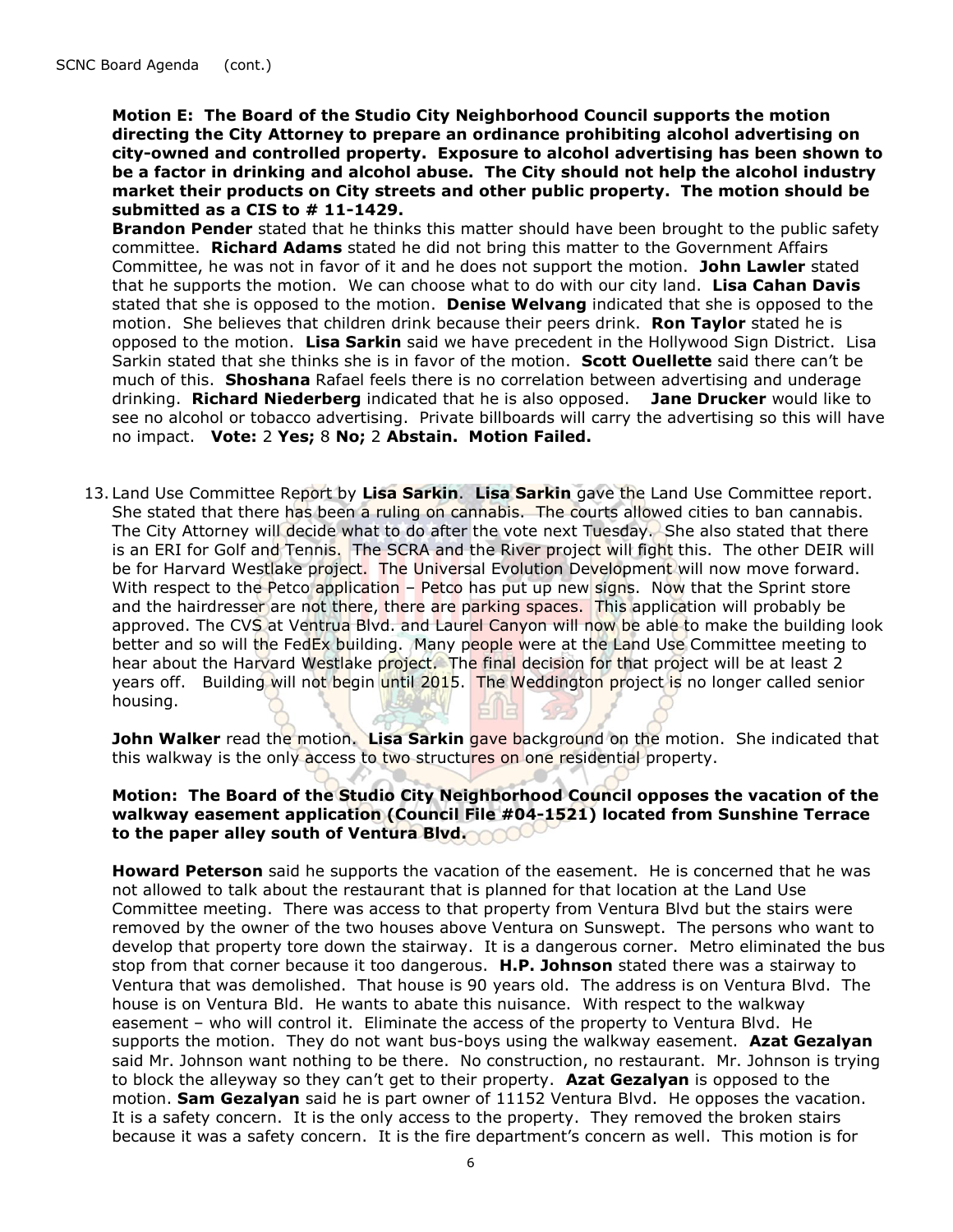the personal gain of Mr. Johnson. There was a proposed restaurant which was originally not approved because there wasn't adequate parking. **Richard Adams** said we should not give up the easement. **John Lawler** questioned if Mr. Johnson opposed the vacation. **Denise Welvang** said if you close off the alley there will be no access to Ventura Blvd for that property. **Rita Villa** called the question. **Vote:** 12 **Yes;** 0 **No;** 0 **Abstain. Motion Carried.** This motion will be submitted as a CIS per direction of the President and Vice President.

14. Bylaws Committee Report by **Ron Taylor**. **John Walker** read the motion. **Ron Taylor** gave background on Motion A.

**Motion A: The Board of the Studio City Neighborhood Council hereby supports the following Resolution that will be considered by the Board of Neighborhood Commissioners at its May 20th meeting:**

 **"Resolved, the Board of Neighborhood Commissioners recommends that sections of the City's Administrative Code which touch upon Neighborhood Council stakeholders be amended as follows:**

**1. Remove the requirement that Neighborhood Councils provide governing board positions for factual basis stakeholders;**

**2. Allow each Neighborhood Council to determine the number, if any, of governing board seats that be allocated to factual basis stakeholders;**

**3. Remove the current definition of factual basis stakeholder; and** 

**4. Allow each Neighborhood Council to adopt its own definition of factual basis stakeholder."** 

**Vote:** 12 **Yes;** 0 **No;** 0 **Abstain. Motion Carried.** 

**John Walker** read Motion B. **Ron Taylor** gave background on Motion B.

**Motion B: The Board of the Studio City Neighborhood Council hereby amends Article Vii, Paragraphs C and D of the operating procedures as follows:**

**C. Committees shall be formed, suspended or disbanded only by action of the Board. Each standing committee shall consist of at least one (1) Board member. D. The President shall appoint the Chair of each committee as soon as possible following each election and thereafter as needed. The Board or the President, at his or her discretion, may remove any committee member at any time including the Chair of that committee.**

mmmmmmmmmmm

- **A. Upon request of the President or of any other member of the Board, and consistent with the SCNC Bylaws and these procedures, Committees shall be formed, suspended or disbanded or any other disposition that may be taken. only by action of the Board. Each standing committee should shall consist of at least one (1) Board member.**
- **B. President will shall appoint the Chair of each committee immediately after as soon as possible following each election or and thereafter as needed they are formed. The Board or the President, at his or her discretion, may remove any committee member at any time including the Chair of that committee.**

**Lee Davis** asked where is says who appoints the Vice Chairs. **John Walker** explained the process. **Richard Adams** said there should be a grievance procedure to remove a chair. He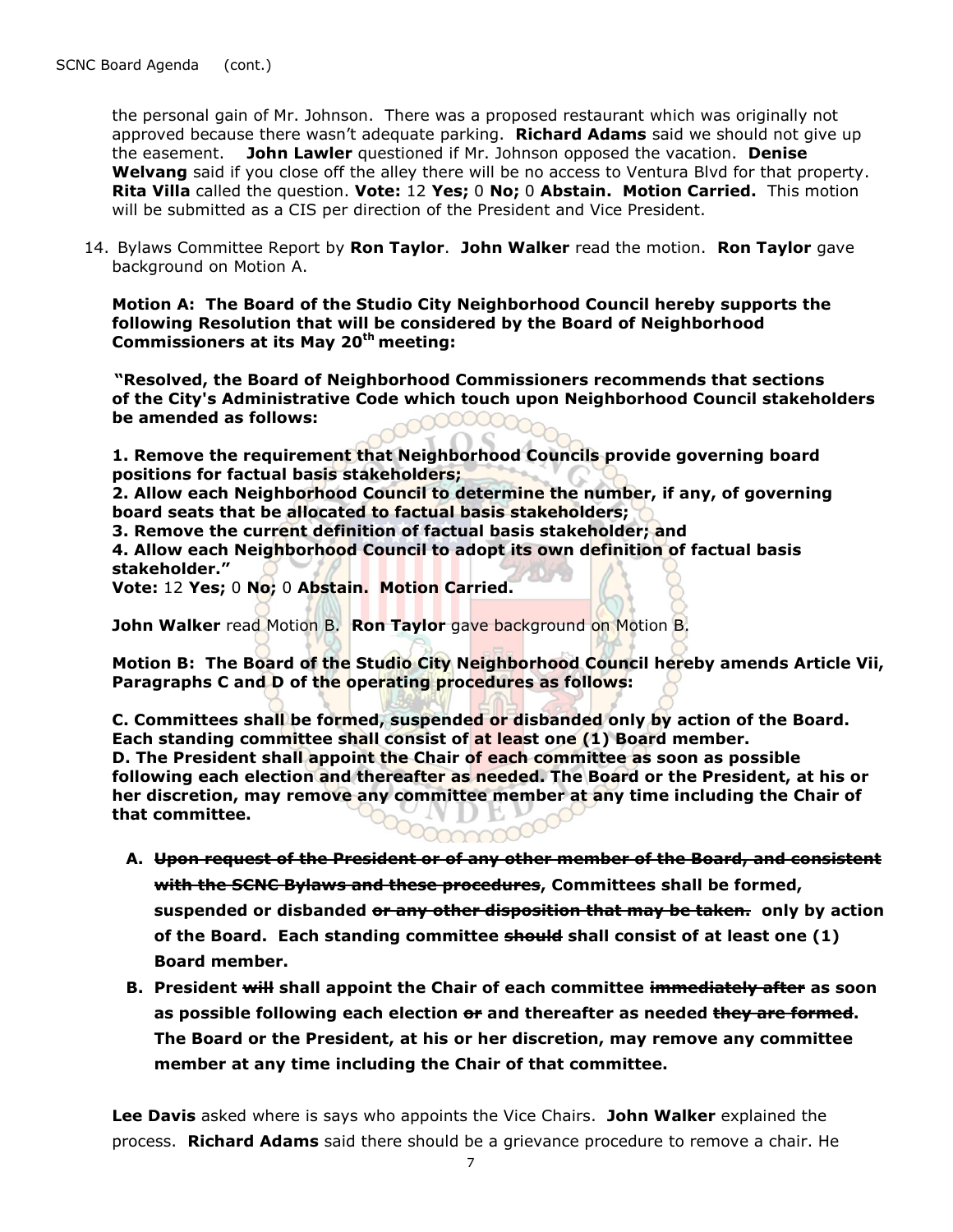suggests we pass and not vote on this motion at this time. **Scott Ouellette** said he supports the motion. These matters should be handled in private. **Lisa Cahan Davis** said there should be a review or evaluation by the peers for the Chairs to be removed. **Ron Taylor** said we don't want this process to take over. The President is elected and there is a process for an officer to be removed. He also said if we are not happy about what happens to a chair we can vote to remove the President. **John Walker** said the president has the most interaction with the chairs he appoints then and he should be allowed to remove them. **Vote:** 10 **Yes;** 0 **No;** 2 **Abstain. Motion Carried.**

- 15. Outreach Committee Report by **Lisa Cahan-Davis**. **Lisa Cahan-Davis** introduced Lee Davis sporting the new Studio City Shirt. She encouraged chairs to get people to sign up for the email list. For the Movies in the Park, the Park Advisor Board wants security present so police explorers and cadets have been asked to be on site. One of the movies will be Back to the Future. June 2<sup>nd</sup> we will have a booth at the Farmers Market. We will advertise Movies in the Park at that time. The next event is the July 4<sup>th</sup> event. There will be tote bags in addition to the Studio City Shirts. August  $6<sup>th</sup>$  is national night out. In September there will be a pancake breakfast to support our local fire station. The October event is to be determined. November 9<sup>th</sup> will be the Veterans Day Event. In December we will hold the Luminaria. **Richard Adams** said he is glad we are doing something for Veterans Day. **Lisa Cahan-Davis** said the US Post Office will now send mailings to specific zip codes. **Lisa Cahan Davis** said she will be using this new facility.
- 16. Transportation Report by **Scott Ouellette**. **Scott Ouellette** said he continues to follow up on the Gripe List. The crosswalk at Lauren Canyon and Maxwellton is still needed. A continental style crosswalk is to be installed at Maxwellton. The order is in to repaint "keep clear" at the intersection at Laurel Canyon and Terraxe and Sunswept. The standing water at 11360 Moorpark is still a problem. The request for work is in but we don't expect it to be fixed soon. His committee is continuing to follow up on parking issues at Fryman and Laurel Canyon. DOT put a chalk line down. The DOT will now come out and paint.
- 17. Public Safety Committee Report by **Brandon Pender**. **Brandon Pender** said that the tentative location for the National Night Out is Pins Bowling Center. They are hoping to included the space at Staples, Bed, Bath and Beyond and Carneys. They are also looking for a date for CERT training in the fall. They might be able to include stakeholders from Toluca Lake. They will help on the movie nights. The Fire Department will bring their engines. They are looking for communication devices for public safety patrol. When will we be able to use the digital sign we contributed to purchasing in the Fryman Canyon area. Our fire station is on Whittset not Vineland. They want to work with us so we can adopt a fire department. He will also get support for the Veterans event from the American Legion.
- 18. Cultural Affairs Committee Report by **Richard Niederberg**. **Richard Niederberg** said the 50th anniversary of CBS is coming up. He has been communicating with CBS on this. He wants to use MPR 7 plus 9. It will be after the Emmy's.The Luminaria overlaps with SCRA event again this year. **Brandon Pender** said they are waiting for dates for the CBS event.
- 19. Comments from Board Members on subject matters within the Board's jurisdiction. **John Walker** advised certain board members to take their ethics exams and turn them in. He also said he will be stepping down soon and said someone will need to put together a team and run for President. **John Walker** said he will help anyone who wants to run to meet the right people. Election for our officers will be in September.